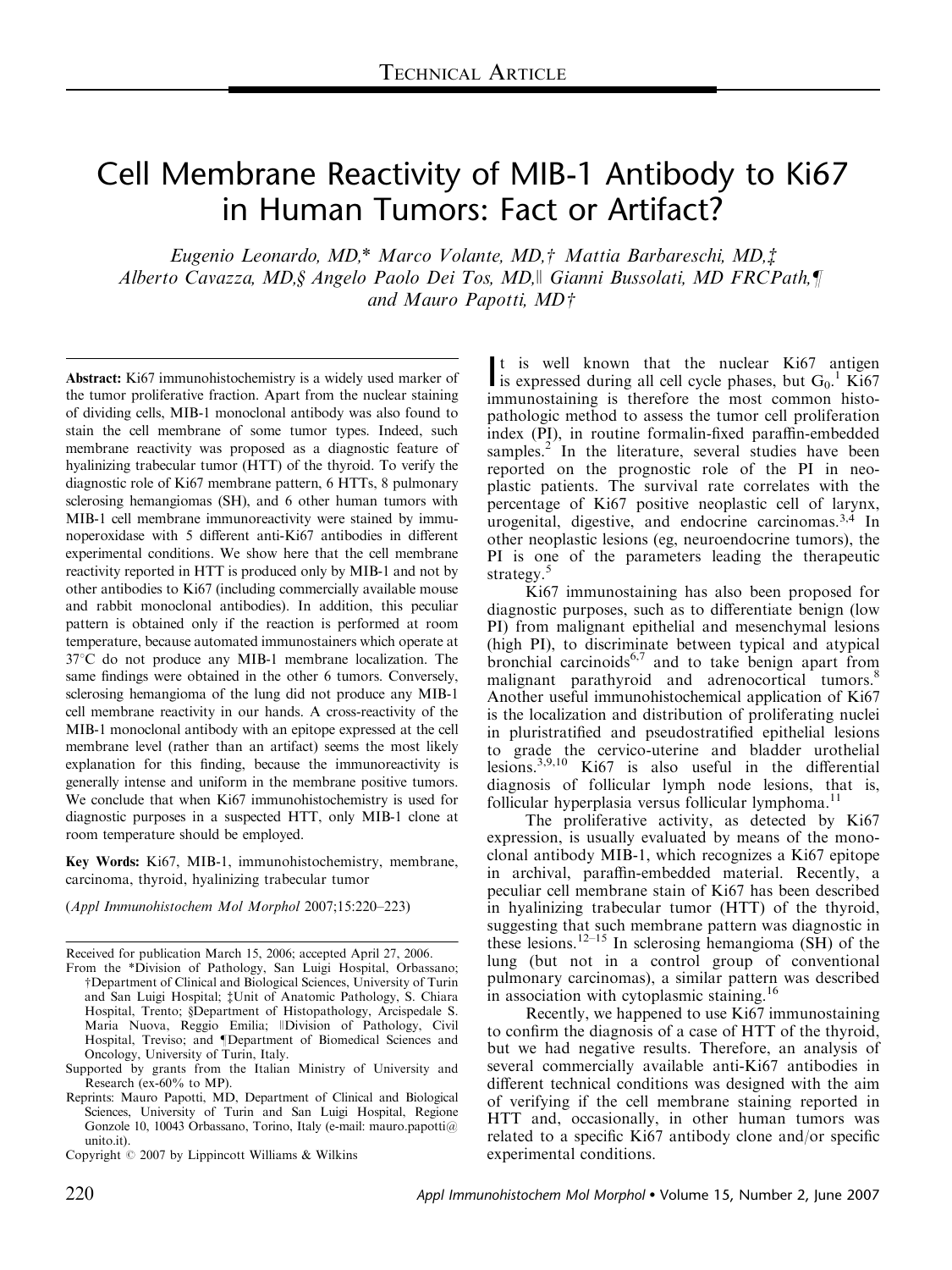### MATERIALS AND METHODS

A case of sarcomatous pleural mesothelioma with focal Ki67 cell membrane reactivity and 6 cases of HTT of the thyroid were retrieved from the pathology files of the University of Turin at San Giovanni Hospital. The clinicopathological and molecular data of HTT cases were reported elsewhere.13,17 In addition, 4 cases of invasive breast carcinoma having a membrane reactivity were collected from the pathology files of the Treviso (3 cases) and Trento (1 case) Hospitals; 2 of them had been included in a study on rabbit monoclonal antibody applications in diagnostic immunohistochemistry.<sup>18</sup> Finally, 8 cases of SH of the lung and 1 case of renal oncocytoma were retrieved from the pathology files of the Arcispedale S. Maria Nuova, Reggio Emilia (3 SH), Ospedale S. Chiara, Trento (1 SH), and San Luigi Hospital in Orbassano, Turin (4 SH and 1 renal oncocytoma).

A representative formalin-fixed, paraffin-embedded tissue block was selected for each case and 5-um-thick serial sections were dewaxed, rehydrated, and processed for immunoperoxidase using different Ki67 antibody clones and different technical conditions, as summarized in Table 1. For all Ki67 antibody clones tested, antigen retrieval was based on three 5-minute passages in microwave oven at 750 W in 10 mM citrate buffer solution at pH 6. Streptavidin-biotin-peroxidase complex (LSAB DakoCytomation, Glostrup, Denmark) and biotin-free methods (EnVision, DakoCytomation) were used to detect the immune reaction. Diaminobenzidine and hydrogen peroxide were applied as chromogen and substrate, respectively. Both manual and automated immunostains (DakoCytomation and Ventana, Tucson, Arizona) were performed for each antibody, at room temperature or at  $37^{\circ}$ C, respectively.

#### RESULTS

Automated immunostains and manual methods showed basically the same pattern at comparable experimental conditions. No differences were observed using the 2 different detection systems (either biotin-based or biotin-free). In all selected lesions, except for SH cases, tumor cells showed membrane and (occasionally) cytoplasmic staining only when MIB-1 clone (either from DakoCytomation or from Immunotech) was used at room temperature (Fig. 1). No MIB-1 membrane reactivity was found when immunostaining was performed at  $37^{\circ}$ C with the same clone. No Ki67 membrane localization was observed when any other clone (from both mouse and rabbit sources; Table 1) was employed, irrespective of the incubation temperature of the antibody. In these same cases, MIB-1 nuclear staining was detected in proliferating tumor cells, as expected, and in few reactive lymphocyte nuclei, irrespective of the reaction temperature.

## DISCUSSION

Ki67 is a nuclear protein expressed during the entire cell cycle activity, being switched off during the  $G_0$  phase.<sup>1</sup> MIB-1 is a related monoclonal antibody that works in paraffin-embedded tissue and recognizes a fixation-resistant epitope of this antigen.<sup>2,19,20</sup> Neither the exact epitope sequence recognized by the different Ki67 antibodies is known nor the commercial data sheets of the reagents provide any additional information. Despite this lack of information, the various reagents are routinely used as if they were identical, although differences in LI may be obtained using different reagents.21,22

The Ki67 cell membrane staining has been sometimes interpreted in the literature as an artifact. However, the possibility of a real cross-reaction by a similar epitope should rather be considered, on the basis of the intense and sometimes crisp membrane staining, which is different from nonspecific background signal.

In this study, we show that only the MIB-1 clone was able to stain the cell membrane in HTT of the thyroid and in the other tumors here collected (cases of breast carcinoma, renal oncocytoma, and mesothelioma). By contrast, we were not able to reproduce the same "artifact" described by Hattori<sup>16</sup> in  $\tilde{S}H$ , where, at least in our cases, only an MIB-1 nuclear pattern was observed, despite the same strong antigen retrieval conditions described by the author<sup>16</sup> were applied. The other Ki67 antibodies were invariably negative at the cell membrane level (although positive in the proliferating nuclei, as expected). This indicates that the different anti-Ki67 clones either identify different Ki67 epitopes or have a different grade of avidity. This latter possibility is unlikely because MIB-1 clones did not produce membrane staining when the temperature of the immunohistochemical reaction was increased at  $37^{\circ}$ C, although it is well known that temperature increases the level of antibody avidity.<sup>23</sup> Rather, the presence of a partial antigen homology, which may be possibly related to a peculiar neoplastic phenotype, is probably a better explanation, supported by the fact that MIB-1 stained tumor cell membranes are restricted to different types of neoplastic lesions, including HTT cases and, occasionally, sarcomatous mesothelioma, invasive breast carcinoma, and renal oncocytoma. On the other hand, we think that fixation and other tissue processing did not contribute to produce this phenomenon, because similar immunostaining patterns have been observed in cases that have been processed in 3 different laboratories, with similar but not identical protocols of fixation and embedding.

A final issue deserves a comment: when the MIB-1 incubation was performed at  $37^{\circ}$ C, such as in the Ventana automated immunostainer, no staining was observed at the cell membrane level, but only in proliferating nuclei, as expected. This apparently paradoxical phenomenon may be explained by a temperature-induced modification of the antigen spatial conformation, that is, tertiary or quaternary molecular arrangement. Despite the increased avidity and affinity of the antibody binding induced by higher temperature, the minimal conformational change of the antigen may prevent the antibody recognition of a partially similar antigen.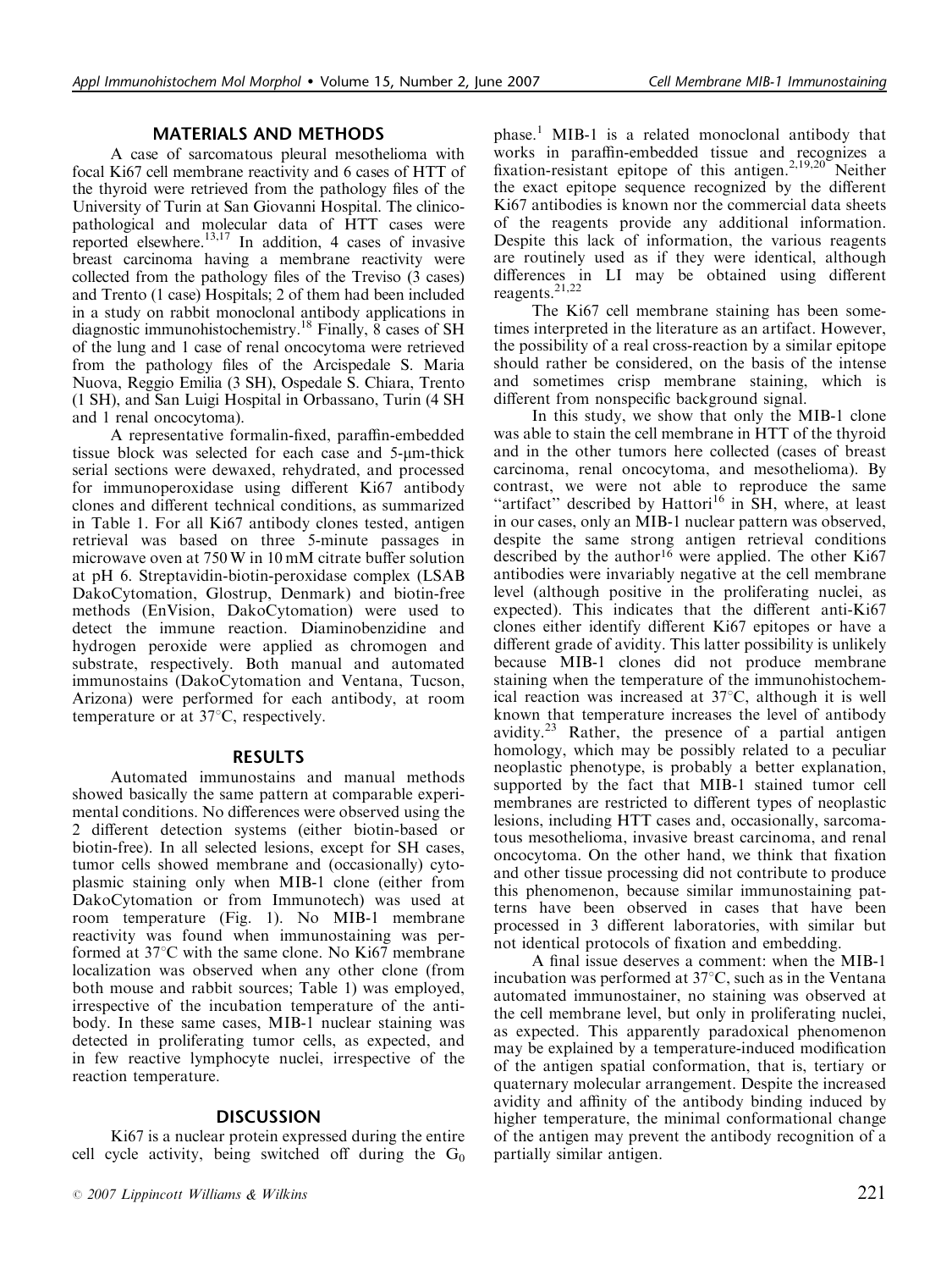| Primary Ki67<br>Clone    | <b>Source /Dilution</b>                       | <b>Detection System</b><br>(DakoCytomation) | Immunostaining<br>Procedure | Temperature<br>Incubation | <b>Nuclear</b><br><b>Staining</b> | Membrane<br>Staining |
|--------------------------|-----------------------------------------------|---------------------------------------------|-----------------------------|---------------------------|-----------------------------------|----------------------|
| $MIB-1$                  | DakoCytomation,<br>Glostrup, Denmark<br>1/300 | <b>LSAB</b>                                 | Manual                      | Room                      | Yes                               | Yes                  |
|                          |                                               |                                             | <b>Automated Dako</b>       | Room                      | Yes                               | Yes                  |
|                          |                                               |                                             | Automated Ventana           | $37^{\circ}$ C            | Yes                               | N <sub>0</sub>       |
|                          |                                               | En Vision                                   | Manual                      | Room                      | Yes                               | Yes                  |
|                          |                                               |                                             | <b>Automated Dako</b>       | Room                      | Yes                               | Yes                  |
|                          |                                               |                                             | Automated Ventana           | $37^{\circ}$ C            | Yes                               | NO                   |
| $MIB-1$                  | Immunotech,<br>Marseilles France<br>1/300     | <b>LSAB</b>                                 | Manual                      | Room                      | Yes                               | Yes                  |
|                          |                                               |                                             | Automated Dako              | Room                      | Yes                               | Yes                  |
|                          |                                               |                                             | Automated Ventana           | $37^{\circ}$ C            | Yes                               | NO.                  |
|                          |                                               | En Vision                                   | Manual                      | Room                      | Yes                               | Yes                  |
|                          |                                               |                                             | <b>Automated Dako</b>       | Room                      | Yes                               | Yes                  |
|                          |                                               |                                             | <b>Automated Ventana</b>    | $37^{\circ}$ C            | Yes                               | NO                   |
| 7B11                     | Zymed, San<br>Francisco, 1/200                | <b>LSAB</b>                                 | Manual                      | Room                      | Yes                               | NO                   |
|                          |                                               |                                             | <b>Automated Dako</b>       | Room                      | Yes                               | NO                   |
|                          |                                               |                                             | Automated Ventana           | $37^{\circ}\textrm{C}$    | Yes                               | NO                   |
|                          |                                               | En Vision                                   | Manual                      | Room                      | Yes                               | NO                   |
|                          |                                               |                                             | Automated Dako              | Room                      | Yes                               | NO                   |
|                          |                                               |                                             | Automated Ventana           | $37^{\circ}$ C            | Yes                               | NO                   |
| KIS5                     | DakoCytomation<br>1/300                       | <b>LSAB</b>                                 | Manual                      | Room                      | Yes                               | NO                   |
|                          |                                               |                                             | Automated Dako              | Room                      | Yes                               | NO                   |
|                          |                                               |                                             | Automated Ventana           | $37^{\circ}$ C            | Yes                               | NO.                  |
|                          |                                               | En Vision                                   | Manual                      | Room                      | Yes                               | NO                   |
|                          |                                               |                                             | <b>Automated Dako</b>       | Room                      | Yes                               | NO                   |
|                          |                                               |                                             | Automated Ventana           | $37^{\circ}$ C            | Yes                               | N <sub>O</sub>       |
| <b>KI88</b>              | Biogenex, San<br>Ramon (kit dilution)         | <b>LSAB</b>                                 | Manual                      | Room                      | Yes                               | N <sub>O</sub>       |
|                          |                                               |                                             | <b>Automated Dako</b>       | Room                      | Yes                               | NO                   |
|                          |                                               |                                             | <b>Automated Ventana</b>    | $37^{\circ}$ C            | Yes                               | NO                   |
|                          |                                               | En Vision                                   | Manual                      | Room                      | Yes                               | NO                   |
|                          |                                               |                                             | <b>Automated Dako</b>       | Room                      | Yes                               | NO                   |
|                          |                                               |                                             | Automated Ventana           | $37^{\circ}$ C            | Yes                               | NO                   |
| SP <sub>6</sub> (rabbit) | Lab Vision,<br>Fremont, 1/400                 | <b>LSAB</b>                                 | Manual                      | Room                      | Yes                               | NO                   |
|                          |                                               |                                             | <b>Automated Dako</b>       | Room                      | Yes                               | NO                   |
|                          |                                               |                                             | Automated Ventana           | $37^{\circ}$ C            | Yes                               | NO                   |
|                          |                                               | En Vision                                   | Manual                      | Room                      | Yes                               | NO                   |
|                          |                                               |                                             | <b>Automated Dako</b>       | Room                      | Yes                               | NO                   |
|                          |                                               |                                             | <b>Automated Ventana</b>    | $37^{\circ}$ C            | Yes                               | NO                   |

FIGURE 1. MIB-1 cell membrane reactivity in hyalinizing trabecular tumor of the thyroid (A) (250  $\times$ ), invasive breast carcinoma (B) (250  $\times$ ), and renal oncocytoma (C)  $(400 \times)$  using an immunoperoxidase procedure at room temperature and a biotin-free detection system. The same cases were negative at the membrane level when MIB-1 was employed in the thyroid tumor at  $37^{\circ}$ C in an automated stainer (D) (400 $\times$ ), when the SP6 rabbit monoclonal antibody to Ki67 was employed in the breast carcinoma (E) (250  $\times$ ), and when the 7B11 clone was used in the renal oncocytoma (F)  $(400 \times)$ .